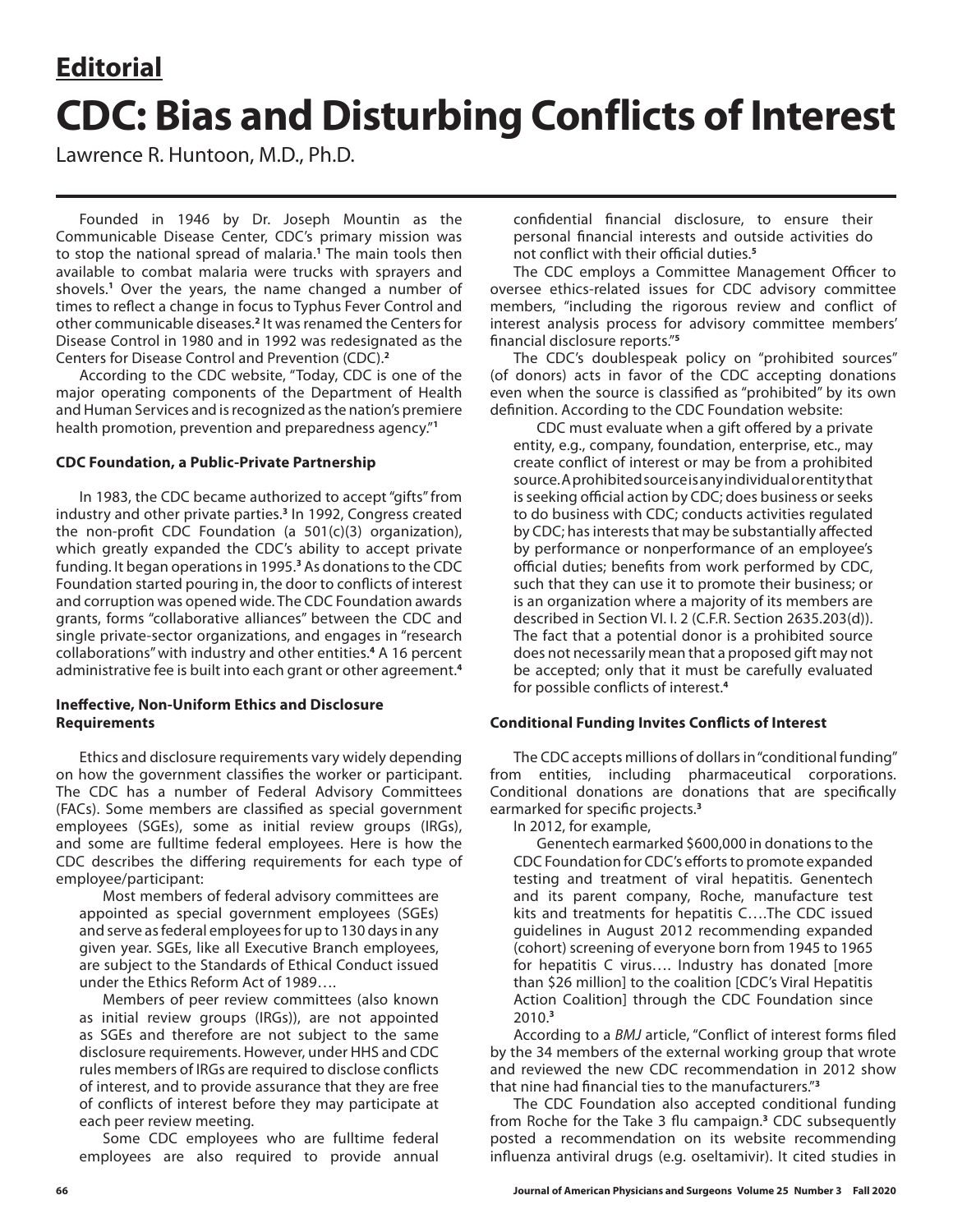support of its recommendation, including one which CDC described as an independent study. "However, the study was sponsored by Roche, and all four authors had financial ties to Roche, Genentech, or Gilead (the first two sell oseltamivir and Gilead holds the patent)."**<sup>3</sup>**

In 2015, the president and chief executive of the Institute for Family Health in New York, Neil Calman, commented:

Industry funding undermines trust and introduces a bias in the presentation of results and treatment recommendations that is deplorable for a government agency. If the allegations of industry funding and influence are true, we will have to look very carefully at recommendations we are following now and those made in the future by the CDC….

Industry claims their scientific methodology ensures their studies are unbiased—just as the CDC claims money doesn't affect their recommendations. Yet multiple studies clearly—and repeatedly—show that who sponsors a study, or issues a guideline, makes a difference.**<sup>3</sup>**

### **CDC Senior Scientists Lodge Ethics Complaint**

In 2016 a group of more than a dozen senior scientists at the CDC lodged an ethics complaint against the CDC indicating that the CDC was being influenced "by corporate and political interests in ways that shortchange taxpayers."**<sup>6</sup>** It was noted that "the members of the group have elected to file the complaint anonymously for fear of retribution."**<sup>6</sup>**

The scientists noted the pervasive nature of unethical practices throughout all levels at the CDC. In their letter to Carmen S. Villar, Chief of Staff, Office of the Director, CDC, dated August 29, 2016, they stated:

We are a group of scientists at CDC that are very concerned about the current state of ethics at our agency. It appears that our mission is being influenced and shaped by outside parties and rogue interests…. Some senior management officials at CDC are clearly aware and even condone these behaviors. Others see it and turn the other way. Some staff are intimidated and pressed to do things they know are not right. We have representatives from across the agency that witness this unacceptable behavior. It occurs at all levels and in all our respective units. These questionable and unethical practices threaten to undermine our credibility and reputation as a trusted leader in public health…. It is puzzling to read about transgressions in national media outlets like *USA Today*, *The Huffington Post* and *The Hill*. It is equally puzzling that nothing has changed here at CDC as a result. It's business as usual.**<sup>7</sup>**

The CDC scientists noted that data in one program, the Wise Woman (WW) program, was manipulated and "cooked" so as to make the results conform to a desired outcome. The manipulated data was then misrepresented to Congress, and the CDC went to great lengths to cover up what they had done so that media and Congress would not find out.

Recently, the National Center for Chronic Disease Prevention and Health Promotion (NCCDPHP) has been implicated in a "cover up" of inaccurate screening data for the Wise Woman (WW) Program. There was a coordinated effort by that Center to "bury" the fact that screening numbers for the WW Program were misrepresented in documents sent to Congress; screening numbers for 2014 and 2015 did not meet

expectations despite a multi-million dollar investment; and definitions were changed and data "cooked" to make the results look better than they were. Data were clearly manipulated in irregular ways. An "internal review" that involved staff across CDC occurred and its findings were essentially suppressed so media and/or Congressional staff would not become aware of the problems. Now that both the media and Congresswoman DeLauro are aware of these issues, CDC staff have gone out of their way to delay FOIAs [Freedom of Information Act requests] and obstruct any inquiry.**<sup>7</sup>**

The CDC scientists go on to reveal "questionable relationships" two named CDC doctors had with Coca-Cola and International Life Sciences Institute (ILSI).**<sup>7</sup>**

The CDC scientists ended their letter by saying: "Why has the CDC OD turned a blind eye to these things? The lack of respect for science and scientists that support CDC's legacy is astonishing."**<sup>7</sup>**

### **More CDC Data Manipulation Exposed**

In 2017, our journal published a detailed account of data manipulation by CDC involving a measles-mumps-rubella (MMR) vaccine and autism.**<sup>8</sup>** The article, authored by Brian S. Hooker, Ph.D., P.E. (who communicated with CDC scientist whistleblower, Dr. William W. Thompson), reported:

When the CDC team responsible for the paper by DeStefano et al. originally completed the analysis regarding MMR timing and autism in black male children, an odds ratio of 2.56 was obtained when comparing those children receiving the MMR vaccine before 36 months of age with those who didn't receive MMR until after 36 months of age. This result was statistically significant, with a *p*-value less than 0.01. This result alarmed Dr. Thompson's co-authors on the paper, especially those who were in leadership positions at the CDC.

In order to dilute this association, Dr. Thompson was asked to eliminate any children in the sample who did not possess a valid State of Georgia birth certificate. This eliminated children living in the Atlanta area but not born in Georgia—about 40 percent of the sample. When this was done, the odds ratio was reduced to 1.68 but more importantly, statistical significance was obviated (i.e.,  $p > 0.05$ ). In the final paper, only the result for the "birth certificate" sampling was reported. In addition, according to Dr. Thompson, all data showing the original effect for African-Americans were destroyed in the September 2002 meeting, despite the fact that the original analysis plan for the study explicitly stated: "The only variable available to be assessed as a potential confounder using the entire sample is the child's race." DeStefano et al. deviated from the original analysis plan, expressly to avoid reporting the statistically significant finding….

Regarding Dr. Thompson's earlier work, he asked me to start a campaign to publicize the fact that multiple CDC-sanctioned publications show that thimerosal causes tics.**<sup>8</sup>**

As reported in Dr. Hooker's article, the CDC website states: "There is no evidence of harm caused by the low doses of thimerosal in vaccines, except for minor reactions like redness and swelling at the injection site."**8**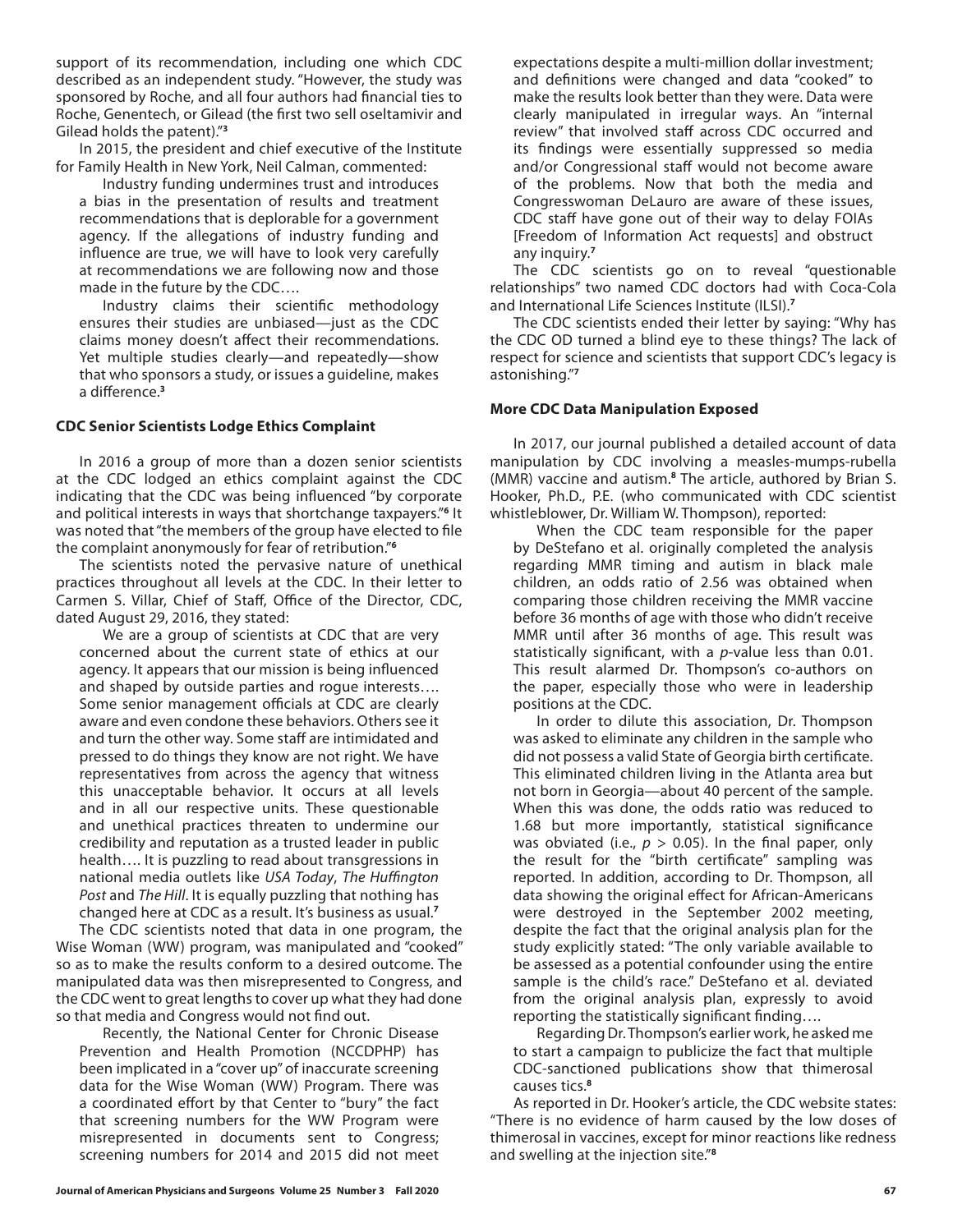After a complaint was filed with the Department of Health and Human Services Office of Research Integrity (ORI), "The ORI handed the complaint over to CDC to 'investigate itself.' Obviously, this type of self-review inspires no confidence, especially given CDC's very poor track record."**<sup>8</sup>**

This story of data manipulation by the CDC in the MMR autism study was carried in other publications, including *Health Impact News*, which alleged corruption and research fraud at the CDC. The article noted that the mainstream media did not cover the story.**<sup>9</sup>**

In yet another article published by *Health Impact News*, an interview of Dr. Frank DeStefano conducted by independent investigative reporter, Sharyl Attkisson, was reviewed:**<sup>10</sup>**

In this interview, Dr. DeStefano admitted that the CDC omitted a large group of African-American children based on the absence of birth certificates. When Sharyl asked him about Dr. Thompson's concerns about the data showing a stronger link between vaccines and autism he replied:

Yeah, I mean at the time he did these analyses he did, you know, he did point out that in one group, you know in that larger group the measures of association [between MMR vaccine and autism] were higher than in the, uh, birth certificate group and, you know, we discussed that and for the reasons I mentioned, uh, we came to consensus that the, uh, birth certificate uh results were more valid.**<sup>10</sup>**

The interview that Sharyl Attkisson conducted was published on her website and reported:**<sup>11</sup>**

A coauthor of the questioned study is Dr. Frank DeStefano, Director of the CDC Immunization Safety Office. In a telephone interview last week, DeStefano defended the study and reiterated the commonly accepted position that there's no "causal" link between vaccines and autism.

But he acknowledged the prospect that vaccines might rarely trigger autism.

"I guess, that, that is a possibility," said DeStefano. "It's hard to predict who those children might be, but certainly, individual cases can be studied to look at those possibilities."

It is a significant admission from a leading health official at an agency that has worked for nearly 15 years to dispel the public of any notion of a tie between vaccines and autism.**<sup>11</sup>**

There are many articles detailing conflicts of interest at CDC and the FDA with respect to vaccines. A press release by Rep. Dan Burton, dated Aug 23, 2000, stated:**<sup>12</sup>**

The FDA's Vaccines and Related Biological Products Advisory Committee (VRBPAC) makes recommendations on the approval of new vaccines. The CDC's Advisory Committee on Immunizations Practices (ACIP) makes recommendations on guidelines for the administration of vaccines. The Government Reform Committee [chaired by Rep. Dan Burton] staff report found that the majority of members of both committees have financial ties to vaccine manufacturers or hold patents on vaccines under development….

One physician who voted to recommend the rotavirus vaccine on the FDA's advisory committee received \$255,000.00 per year in research funds from the maker of the vaccine, Wyeth Lederle. She received a waiver from the FDA to vote on the issue because her research for Wyeth focused on other vaccines….

The staff report finds that CDC's practice of automatically granting annual waivers to all members of its committee for one-year periods "does not lend itself to a healthy respect for the conflict-of-interest rules."…

"It has become clear over the course of this investigation that the VRBPAC and the ACIP are dominated by individuals with close working relationships with the vaccine producers."**<sup>12</sup>**

A 4-month investigation conducted by United Press International found "a pattern of serious problems linked to vaccines recommended by the CDC…and a web of close ties between the agency and the companies that make vaccines."**<sup>13</sup>**

"The CDC is a disgrace. It is a corrupt organization," said Stephen A. Sheller, a Philadelphia attorney who has sued vaccine makers for what he says were bad vaccines. "The drug companies have them on their payroll."

…Since the mid-1980s the agency has doubled the number of vaccines children get, up to nearly 40 doses before age 2. The CDC also tracks possible side effects, along with the Food and Drug Administration. This puts the agency in the awkward position of evaluating the safety of its own recommendations….

Members of the CDC's Vaccine Advisory Committee get money from vaccine manufacturers. Relationships have included: sharing a vaccine patent; owning stock in a vaccine company; payments for research; getting money to monitor manufacturer vaccine tests; and funding academic departments.

The CDC is in the vaccine business. Under a 1980 law, the CDC currently [2003] has 28 licensing agreements with companies and one university for vaccines or vaccine-related products. It has eight ongoing projects to collaborate on new vaccines.**<sup>13</sup>**

Another article detailed how the CDC is systematically "fudging" COVID-19 death numbers during the current pandemic.**<sup>14</sup>**

That the CDC isn't telling the truth to Americans is no conspiracy theory: it's right there in the open for everyone to see. The CDC openly admits that it is fudging the COVID-19 death figures….

There is no universal definition of COVID-19 death. The Centers for Disease Control, updated from yesterday, April 4th, still states that mortality, quote unquote, data includes both confirmed and presumptive positive cases of COVID-19…. The CDC counts both true COVID-19 cases and speculative guesses of COVID-19 the same. They call it death by COVID-19. They automatically overestimate the real death numbers, by their own admission….

[Dr. Annie Bukacek] stated: "You could see how these statistics have been made to look really scary when it is so easy to add false numbers to the official database." …Those false numbers are sanctioned by the CDC."**<sup>14</sup>**

## **Office of Inspector General (OIG) Finds Systemic Lack of Oversight and Non-Compliance with CDC's Own Ethics Requirements**

An article summarizing the OIG's findings concerning CDC's Ethics Program, published in *JAMA* in 2010, reported:**15**